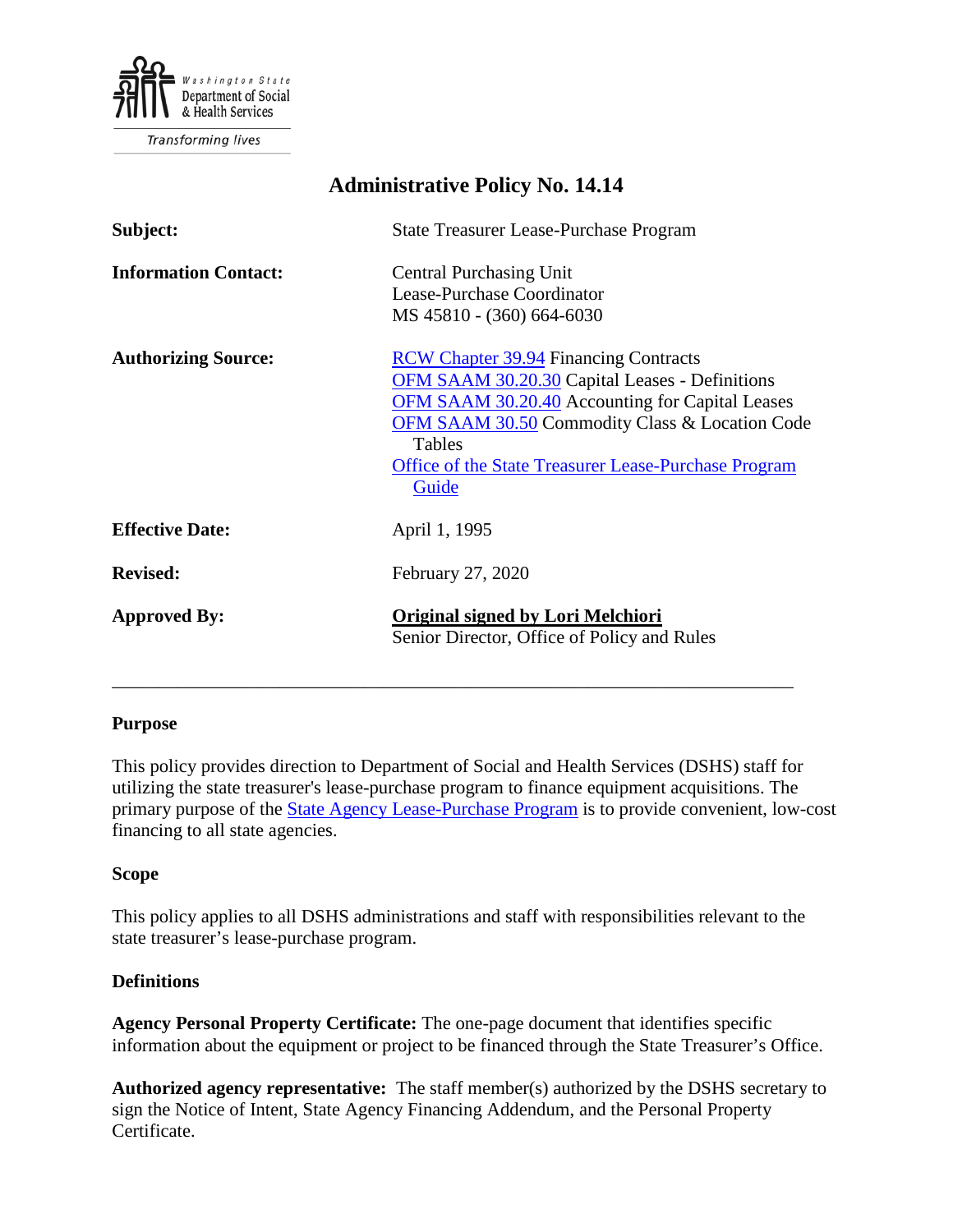Administrative Policy No. 14.14 February 27, 2020 Page 2

**Lease:** A lease that transfers all the benefits and risks inherent in the ownership of the property to the state. The net present value of the future minimum lease payments or fair value, whichever is less, must be \$10,000 or more, to qualify as a lease. In addition, one or more of the following criteria must be met:

- Ownership of the leased property is transferred to the state by the end of the lease term
- The lease contains a bargain purchase option
- The lease term is equal to 75% or more of the estimated useful life of the leased property
- At inception of the lease, the present value of the future minimum lease payments, excluding executory costs (usually insurance, maintenance, and taxes paid in connection with the leased property, including any profit thereof), is 90% (or more) of the fair value of the leased property

**Certificate designating authorized agency representatives:** The document that identifies the DSHS employees, as appointed by the DSHS secretary, who are authorized to sign the Notice of Intent, State Agency Financing Addendum, and the Personal Property Certificate.

**Certificates of participation (COP)**: Securities issued to finance acquisitions through the [State](https://tre.wa.gov/home/debt-management/certificates_of_participation/)  [Agency Lease-Purchase Program.](https://tre.wa.gov/home/debt-management/certificates_of_participation/) The state treasurer issues COPs pursuant to a lease of financed assets that provides collateral to the lender. These securities represent ownership interests or participation in the future stream of lease payments.

**Lease-purchase coordinator:** The DSHS liaison between the State Treasurer's Office in processing and coordinating the agency's lease-purchases.

Letter of intent: Serves as the formal request to initiate a lease-purchase through the Office of the State Treasurer (OST). The letter should be signed by the division director or designee of the program requesting reimbursement. It should also specify the equipment/project to be financed, method of reimbursement, and the requested repayment term.

**Notice of intent to lease-purchase (NOI):** Document used by the state treasurer to plan for future statewide financing requirements.

**State Agency Financing Addendum:** Document that establishes the contractual obligations of DSHS in the transaction and confirms the intent of DSHS to sub-lease equipment and remit lease payments to the state treasurer.

# **Background**

The lease-purchase program provides DSHS the following advantages:

A. Access to municipal securities and lower, tax-exempt interest rates.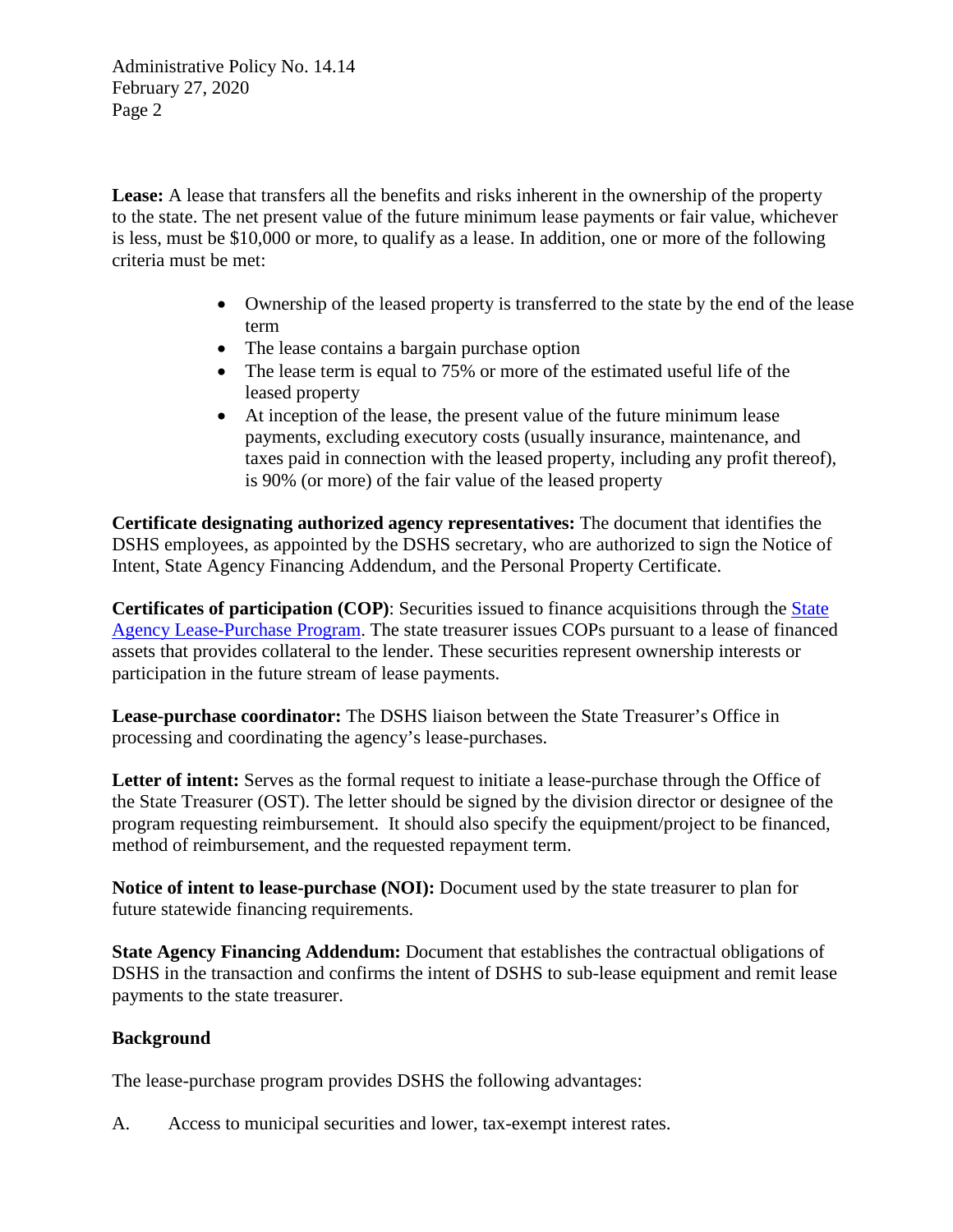- B. Protection of the state's credit rating.
- C. Assurance of compliance with state and federal tax laws, securities and regulations using standardized state treasurer documents.
- D. A payment process through the DSHS office of accounting services (OAS) with COP payments going to the state treasurer. Two weeks prior to the payment date, the state treasurer will forward a notice to all agencies summarizing payments due on outstanding leases.
- E. Enhanced statewide accountability:
	- 1. The state treasurer reports annually to the house capital committee on the status of outstanding debt for the state of Washington.
	- 2. The state treasurer provides the Office of Financial Management (OFM) with a summary report detailing outstanding lease-purchase balances for all state agencies.

## **Policy Requirements**

A. Authorization:

[Chapter 39.94 RCW](http://apps.leg.wa.gov/RCW/default.aspx?cite=39.94) authorizes the state treasurer to administer a lease-purchase program. When DSHS chooses to finance its acquisition, DSHS **must** obtain financing through the state treasurer's lease-purchase program.

B. Criteria

DSHS lease-purchases must meet the following criteria:

- 1. Involve assets serving an essential public purpose which increases the opportunity for appropriation by the legislature for future payments.
- 2. Be a lease under [Chapter 39.94 RCW](http://apps.leg.wa.gov/RCW/default.aspx?cite=39.94) and in accordance with State Administrative and Accounting Manual (SAAM) Chapters [30.20.30](http://www.ofm.wa.gov/policy/30.20.htm#30.20.30) and [30.20.40.](http://www.ofm.wa.gov/policy/30.20.htm#30.20.40) Note: Rental agreements do not meet this requirement.
- 3. Be longer than one year and not exceed the useful life of the property because the property serves as collateral. Useful life can be determined by consulting [SAAM,](http://www.ofm.wa.gov/policy/30.50.htm)  [Chapter 30.50, Fixed Asset Commodity Class Code List and Useful Life](http://www.ofm.wa.gov/policy/30.50.htm)  [Schedule.](http://www.ofm.wa.gov/policy/30.50.htm) The proposed finance term should not exceed 75% of the useful life of that product.
- 4. Consolidate the proposed finance terms submitted on the NOI when applicable. Each certificate of participation issued by the OST is based on a proposed finance term. If your NOI has several different finance terms, OST will be required to issue multiple COPs for each finance term.
- 5. Design, delivery and setup, training, and sales and use tax are considered eligible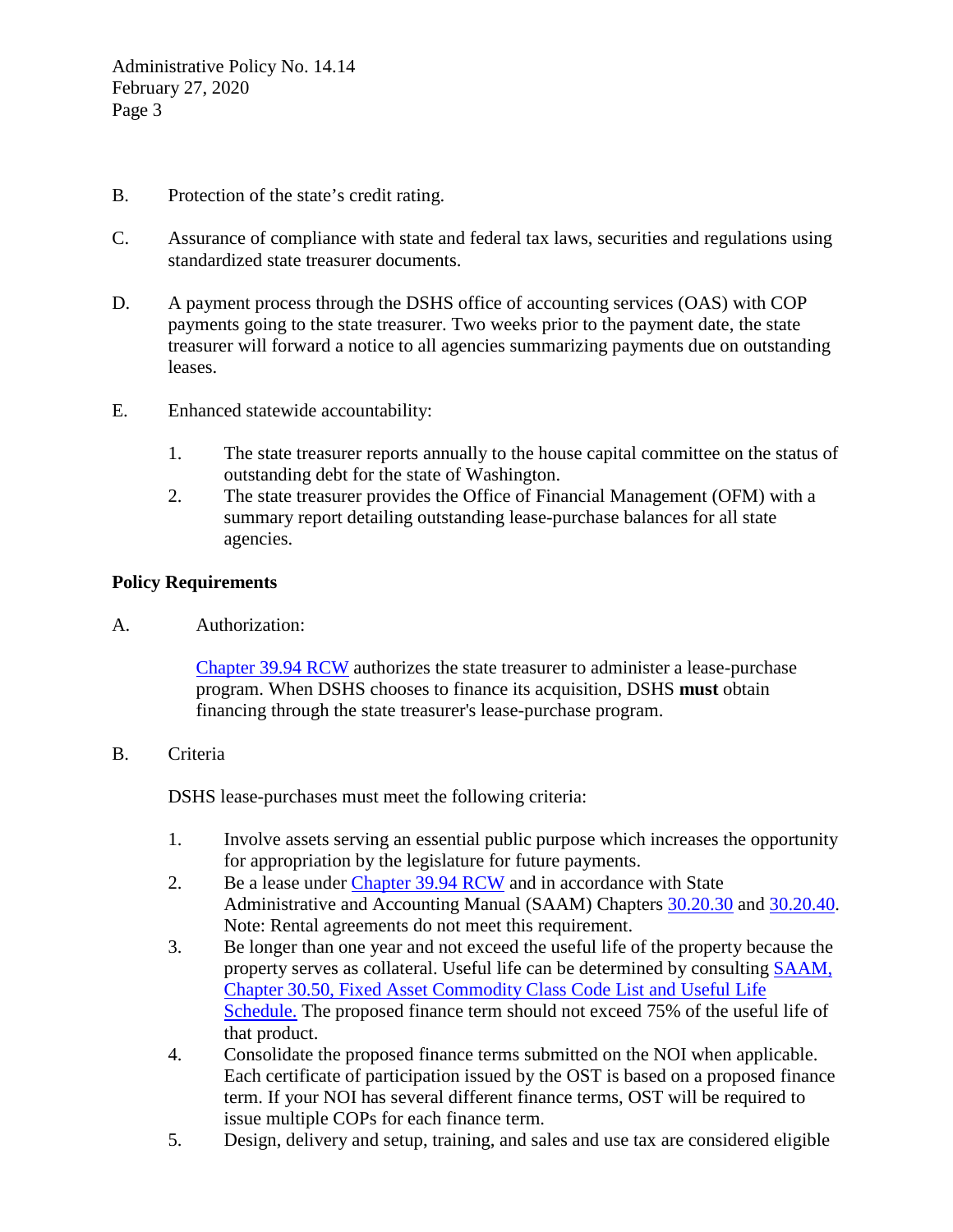lease-purchase costs for financing of the asset. Design costs may not be financed before equipment is acquired or construction begins because design, by itself, does not represent collateral to the lender. These costs may be reimbursed when COPs are sold.

- 6. Maintenance and insurance are operating expenses and may not be financed.
- 7. The total amount of the lease-purchase must exceed \$10,000. Transactions for less than \$10,000 should be purchased with available funds.
- 8. Follow Internal Revenue Service (IRS) reimbursement regulations in order to maintain the tax exempt status of the COP's to investors.
- 9. Have submitted the NOI to the state treasurer before the date of remittance to vendors when reimbursement is requested.

# **Procedures**

# A**. Responsibilities of the Requesting Program**

- 1. The division director or designee submits the following documents to the leasepurchase coordinator to initiate a lease-purchase:
	- a. The NOI to lease-purchase. The agency authorized representative countersigns the notice before sending it to the State Treasurer's Office.
	- b. A letter of intent identifying the equipment or project to be reimbursed, the method of reimbursement, and the requested repayment term in years.
	- c. An approved ordering document (Purchase Requisition A-15-A, Information Technology Product Request Form (ITPR)), or Purchase Order.
- 2. The division director or designee must contact the central purchasing leasepurchase coordinator to identify the next available state treasurer cut-off dates, to include processing time for submittal of reimbursement packet to OST.
- 3. The division director or designee, upon receipt of equipment, forwards three (3) copies of the following receiving documents (receiving packet) to the leasepurchase coordinator.
	- a. Receiving documents signed and dated.
	- b. Copy of the invoice(s) and remittance advice or warrant registers showing the payment information for the state treasurer to reimburse DSHS directly.
- 4. The director or designee of the requesting program notifies the lease-purchase coordinator that the lease-purchase is completed per the amortization schedule for appropriate assets posting.

### B**. Responsibilities of the central purchasing unit.**

- 1. The lease-purchase coordinator sends the NOI, countersigned by the authorized agency representative, to the grant management manager at OAS, to forward to the OST. The letter of intent, signed by the director or designee, will be kept on file as an internal approval document.
- 2. Upon receipt of state treasurer's approval and assignment of a specific lease-